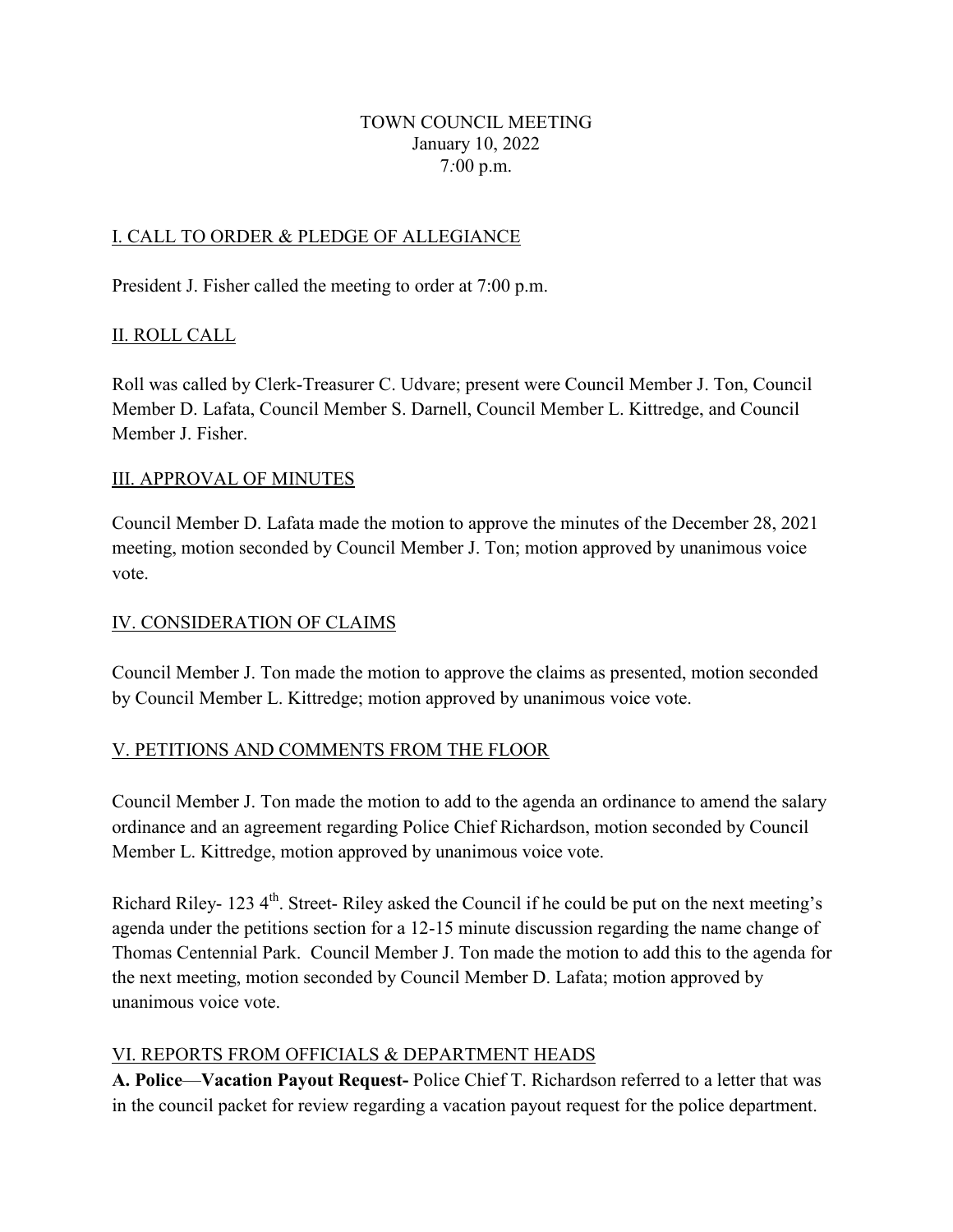Council Member J. Ton made the motion to approve Assistant Chief Rocha's 2021 vacation time payout of 60 hours, motion seconded by Council Member S. Darnell; motion approved by unanimous voice vote.

Chief Richardson also introduced two new officers, Arwen Lamotte and Justin Frever. Officer Lamotte comes with 8 years of experience on the Michigan City Police Department and several years of part time police department experience at Indiana University. Officer Lamotte also as a Master's degree in criminal justice and was named police officer of the year during her time with Michigan City. Officer Frever comes with 13 years of experience on the Michigan City Police Department and 3 years at the Scottsdale Police Department in Arizona. Officer Frever has worked as an officer, supervisor, and with the drug task force. He also studied criminal justice at Ball State University. Officer Frever was named officer of the year in 2016.

**B. Fire –** Chief Camel gave a recap of 2021 reporting that 1,812 calls were received, 593 of which were fire calls. The average was 5 calls per day.

**C. Clerk Treasurer**- Clerk Treasurer C. Udvare reported that the vacation, sick and personal time buy out summary was included in the Council's claim packet for review. Clerk-Treasurer Udvare also requested that the community crossing and paving bid opening be added to the agenda. Lastly, Clerk-Treasurer Udvare reminded the Town Council to make the President Appointments official. Council President J. Fisher appointed Dan Marchetti to the Plan Commission, Richard Riley to the Board of Zoning Appeals, John Schnadenberg to Utility Service Board, Sharon Darnell, Dane Lafata, and Lloyd Kittredge to the Redevelopment Commission, and Jim Ton to the Chesterton Economic Development Commission. There were no objections to the presidential appointments from the Council.

**D. Streets, Sanitation, & Central Service –** Street Commissioner J. Schnadenberg reported that they have received a \$2,000 donation for the tree gift fund from James Giannini & Associates. Also, Commissioner Schnadenberg reported that the first snow storm after New Year's was handled well.

**E. Engineering**—Town Engineer O'Dell reported that he has been working with NIRPC on their 2050 plan. Also, he reported the department is reviewing phase 5 of the Villages of Sand Creek. Council Member Ton commented that the 2050 plan is a major plan and that it is great for O'Dell and Ton to be representing the Town during this process.

**F. Building** — No report.

**G. Parks –**Superintendent Griffin reported that the department has been taking down Christmas decorations. Also, a \$1,000 grant from Bass Pro was received for rehabbing the Coffee Creek pond.

**H. Attorney**—No report.

**I. Utilities**—Superintendent D. Ryan commented hats off to his team for working during this weather.

**J. Town Manager**—No report.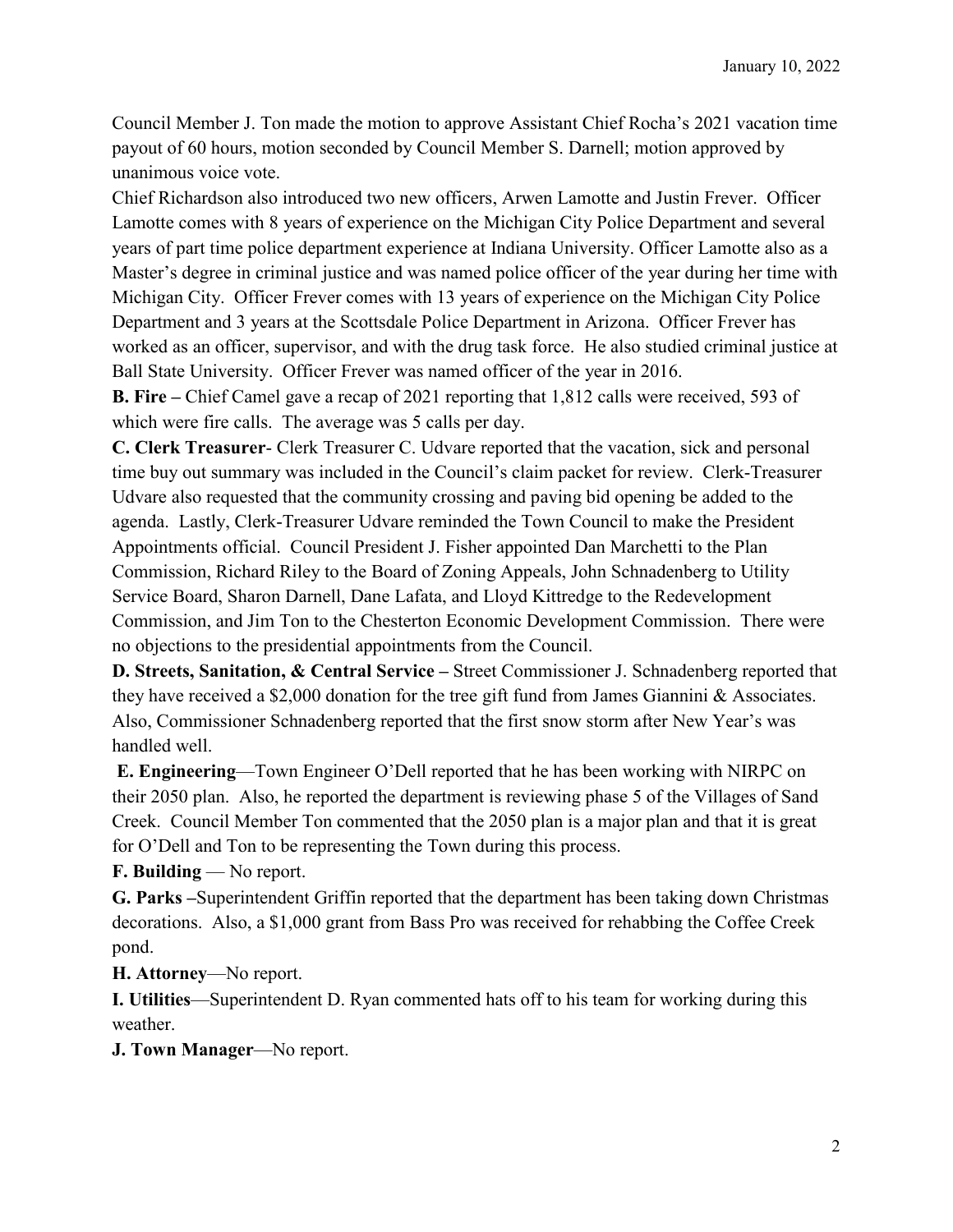## VII. PUBLIC HEARINGS, BID OPENINGS, & REMONSTRANCES

## **Bid Opening for Broadway, Calumet, and Texas Street Paving Bids-** Town Attorney Lukmann presented the following sealed bids which were received for these projects:

The first was from Milestone Contractors North, Inc. of 1700 E. Main St. in Griffith, IN. in the amount of \$371,339.35 for South Calumet Road to  $8<sup>th</sup>$  Street, \$193,782.30 for the paving of Calumet Rd. South from 200 ft. North of Broadway to W. Porter Ave., \$94,870.00 for Texas Street from South 23rd. St. to Griffin Lake Rd., and \$37,444.00 for the Texas Street Loop. Total bidding for the above mentioned projects by Milestone Contractors North, Inc. was \$697,435.65. The second was from Rieth- Riley Construction Co., Inc. of  $7500 \text{ W}$ .  $5^{\text{th}}$ . Avenue in Gary, IN in the amount of \$328,665.95 for the paving of Broadway from South Calumet Rd. to  $8<sup>th</sup>$ . St., \$174,092.50 for Calumet Rd. South from 200 ft. North of Broadway to W. Porter Ave., \$77,338.80 for Texas Street from South 23rd. Street to Griffin Lake Rd., and \$31,425.70 for the Texas Street Loop. Total bidding from Rieth-Riley for the above mentioned projects was \$611,522.15

Council Member J. Ton made the motion to take the bids under advisement, motion seconded by Council Member D. Lafata; motion approved by unanimous voice vote.

**Bid Opening for 2022 Asphalt Paving Projects** - Town Attorney Lukmann presented the following sealed bids which were received for these projects:

The first was from Milestone Contractors North, Inc. of 1700 E. Main St. in Griffith, IN in the amount of \$764,500.00. The second was from Rieth-Riley Construction Co. Inc. of 7500 W.  $5<sup>th</sup>$ Ave in Gary, IN in the amount of \$712,135.00.

Council Member J. Ton made the motion to take this bid under advisement, motion seconded by Council Member L. Kittredge; motion approved by unanimous voice vote.

### VIII. ORDINANCES AND/OR RESOLUTIONS

### **Ordinance 2022-02- Amending Ordinance 2021-10 regarding Police Chief 457b**

**Contributions-** Council Member J. Ton made the motion to approve the ordinance on 1st reading, motion seconded by Council Member L. Kittredge; motion approved by unanimous voice vote. Council Member J. Ton made the motion to suspend the rules, motion seconded by Council Member S. Darnell; motion approved by unanimous voice vote. Council Member D. Lafata made the motion to approve the ordinance on  $2<sup>nd</sup>$  reading, motion seconded by Council Member S. Darnell; motion approved by unanimous voice vote.

Regarding the agreement related to the ordinance, Council Member J. Ton made the motion to approve an agreement regarding payment of 457b contributions with Police Chief Richardson, motion seconded by Council Member D. Lafata; motion approved by unanimous voice vote.